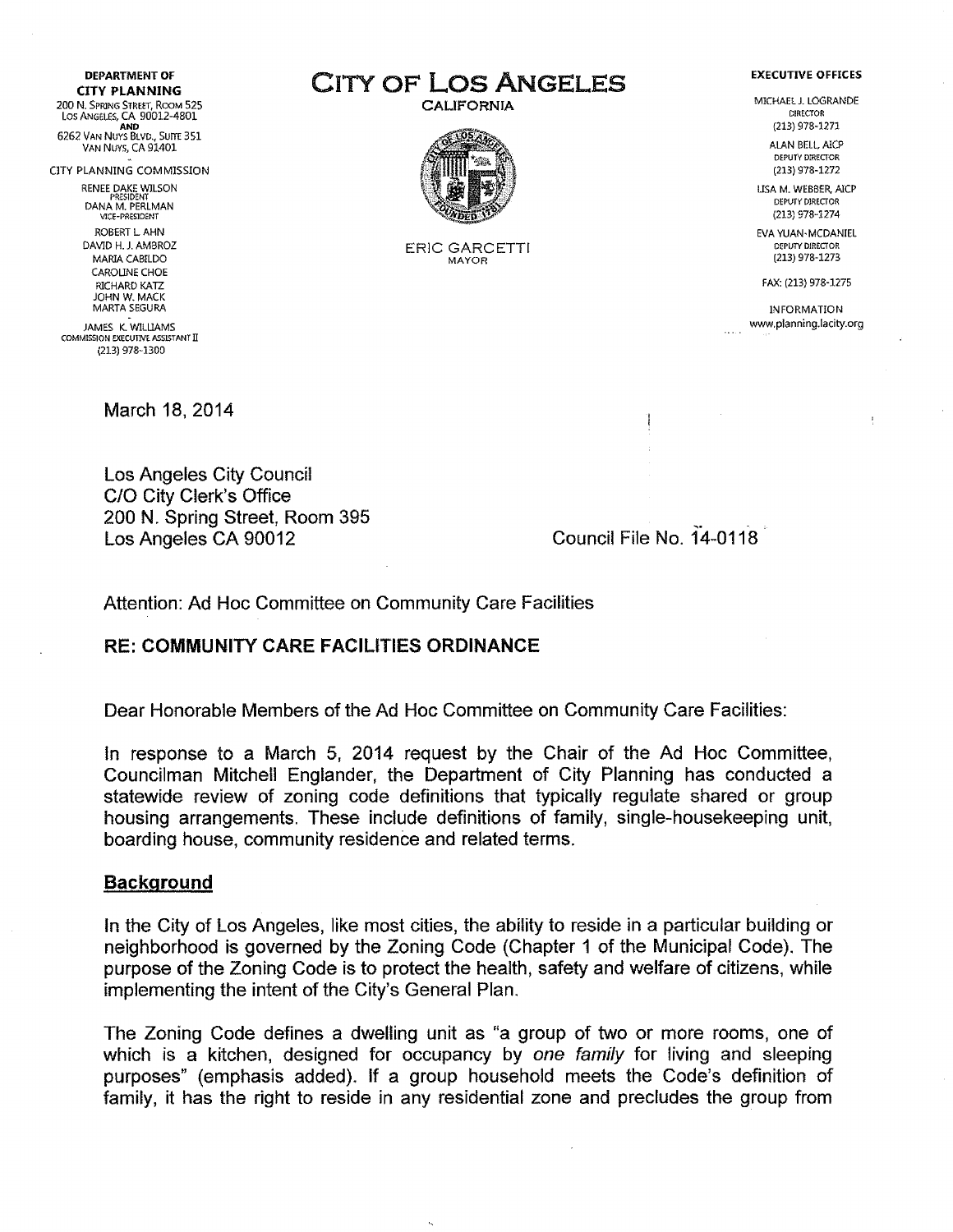Los Angeles City Council - Ad Hoc Committee on Community Care Facilities January 27, 2014 Page 12

being defined as something else, such as a boarding or rooming house. The notion of a family is therefore central to establishing legal residential occupancy, particularly in oneand two-family zones (where *boarding* or*rooming houses* are prohibited").

#### **Discussion of Key** Issues

Finding the right balance between providing a variety of housing opportunities and protecting neighborhood character is an important but difficult task. This report attempts to further the discussion by analyzing the City's current definitions of *family* and *boarding* or*rooming house* and then laying forth possible alternatives.

## ;,Deffhhion of Family

In 2006, the Zoning Code's definition of *family* was changed in response to concerns that Jt was not in compliance with state law. The definition of *family,* which had previously included limits on unrelated persons, was changed to the following:

 $\mathbb{Z}$  Family: One or more persons living together in a dwelling unit, with common  $\sim$ access to, and common use of all living, kitchen, and eating areas within the ്ര**dwelling unit.** 'u

This definition allows for a diversity of alternative family arrangements in residential zones. However, concern has been raised for many years by neighbors and enforcement agencies about impacts on single-family neighborhoods from housing types associated with group living and community care that may be covered by this definition.

For example, a household must only demonstrate that common areas of the unit (living, kitchen and eating) are being accessed and used by all. The Department of Building and Safety and Office of City Attorney have reported that this definition blurs the line between a *family* residence and a commercial *boarding* or *rooming house,* leading to enforcement challenges.

#### Family and Single Housekeeping Units - Definition Options

Unlike other states, allowable definitions of *family* in California are limited by a 1980 State Supreme Court decision *(Adamson* v, *Santa Barbara).* Combined with federal and state fair housing law, cities in California are left with a relatively narrow range of options for differentiating a legitimate group *family* arrangement from a commercial group boarding or rooming house. A great many creative options have already been considered throughout this process.

As a result of the *Adamson* decision, a definition of *family* in California cannot limit the numbers of persons but must instead rely on whether the household unit functions as a family. Factors such as the household's social, economic, and psychological

 $<sup>1</sup>$  Boarding or rooming houses are permitted by-right in R3 or more permissive residential zones, or in R2 zones</sup> having a side lot line adjoining a lot in a commercial or industrial zone, udner certain conditions.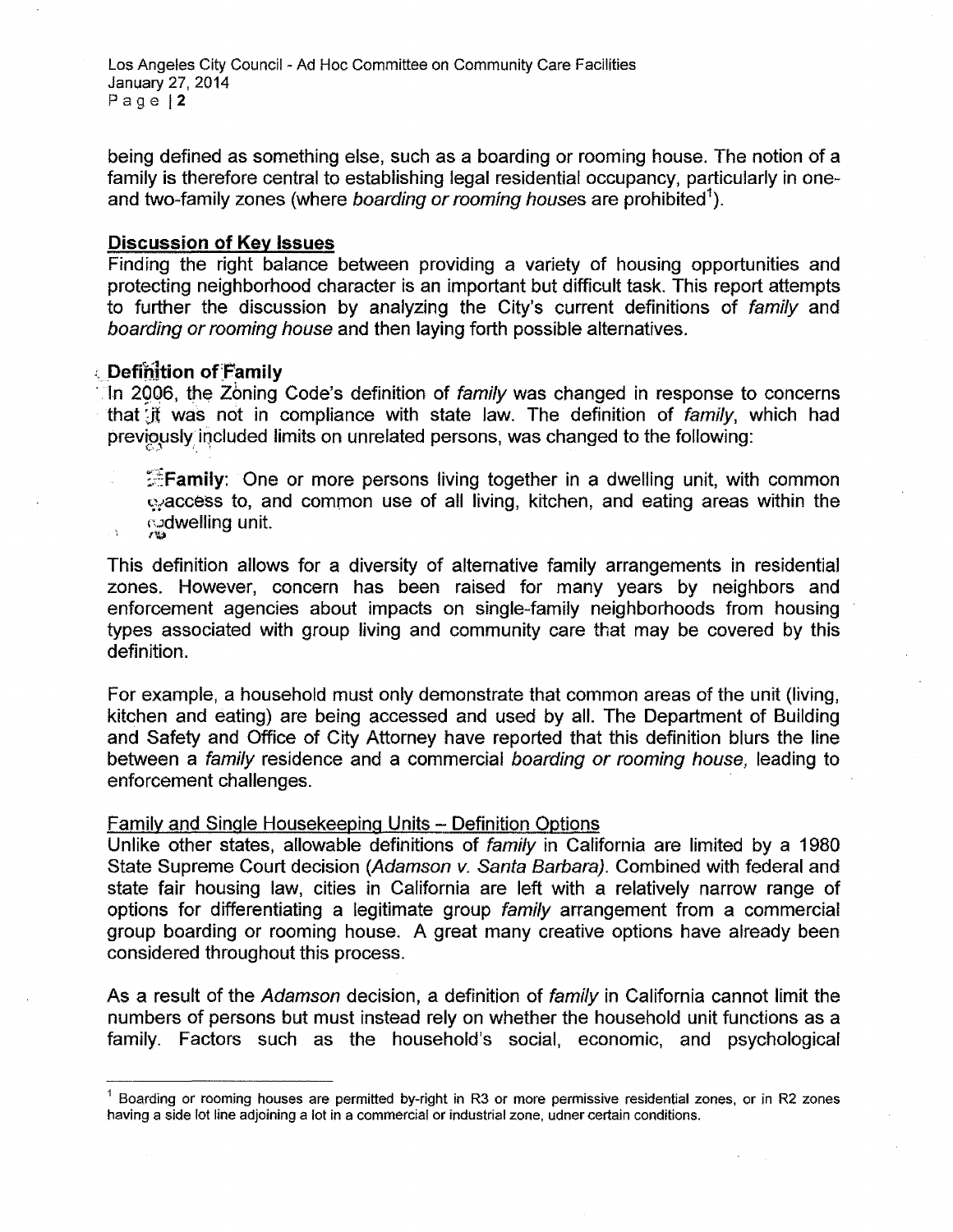commitments to each other, or whether they shared expenses, rotated chores, and ate evening meals together were critical to the *Adamson* decision. A group that meets the functional equivalent of a *family* is often referred to as a "single housekeeping unit" in zoning codes.

Most California cities have explicitly included a definition of *single housekeeping unit* or have incorporated its meaning into their definition of *family.* Determining the actual function of a household living in a shared housing arrangement becomes the key point around which to search for alternative provisions to potentially add to the City's definition of *family.*

To gain a better appreciation of the various definition options available to the City, staff surveyed the zoning code of eleven local jurisdictions (see Exhibit A). The following is a list of individual concepts, or "markers", that are used in *family* or single-housekeeping unit definitions in those jurisdictions:

- 1. Shared household activities and responsibilities such as meals, chores, and expenses (experiences, etc.) (SJ, F, 0, P, NB, CoO, CM)\*
- 2. An interactive group of persons (P, SJ, NP, CoO, CM)\*
- 3. Residents are relatively permanent or non-transient (0, P, SJ, CoO, CM)\*
- 4. The residents themselves must decide who will be a member of the household (NB)\*
- 5. Living together based on personal relationships (LB)
- 6. Residents represent an integrated economic unit (SD)
- 7. Residents are the functional equivalent of a traditional family  $(SJ, P, NB)^2$
- 8. (or) Residents have the character of a generic family (0)
- 9. In compliance with the provisions of the California Uniform Housing Code (regarding occupancy limits) (S)
- 10.Residents have access to all areas of the unit (SD)
- 11.Six (6) or fewer persons living together within the meaning of California Health and Safety Code Sections 1267.8, 1530.5, 1566.3, 1569.85 or any other statute or regulation which expressly requires that six (6) or fewer persons living together shall be considered a family for the purposes of any law or zoning ordinance which is related to the residential use of property. (F)
- 12. Includes a Domestic Violence Safe House (SL)
- 13.The existence of individuals to facilitate the functions of a single housekeeping unit does not disqualify the group from being a single housekeeping unit. (F)
- 14.Has a single, written lease (NB)
- 15.Members have some control over who becomes a member of the single housekeeping unit (CM, N)

 $2$  The initials stand for various California jurisdictions that include each marker in their definition of family, including San Jose (SJ), Fresno (F), Oakland (0), Pasadena (P), Newport Beach (NB), Long Beach (LB), San Diego (SD), State of CA (S), Santa Monica (SM), Los Angeles (LA), San Leandro (SL)., Orange County (OC), City of Orange (CoO), Costa Mesa (CM).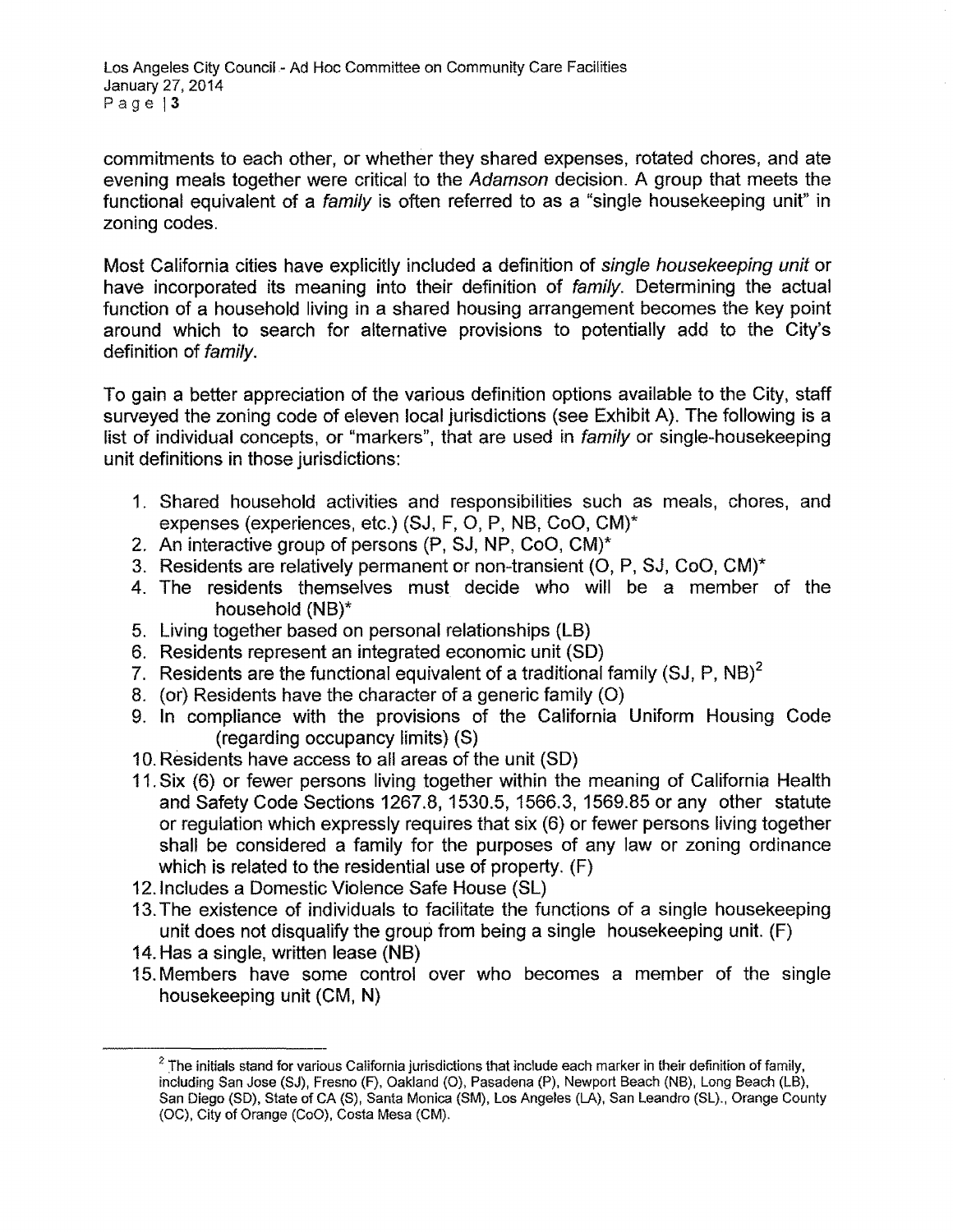Each of the above "markers" attempts to add detail as to what it means to operate as a functional family unit. Some jurisdictions have also attempted to say explicitly what does not constitute a *family.* Examples include: '

- A. Does not include a state-licensed Community Care Facility with seven or more persons. (SL)
- B. Does not include larger institutional group living situations such as dormitories, fraternities, sororities, monasteries, nunneries, residential care facilities or military barracks, nor does it include such commercial group living arrangements as boardinghouses, lodging houses and the like. (LB)
- C. Does not include incidental domestic servants and temporary non-paying guests  $(O)$

\* These markers are included in the 2013 City Council proposed Community Care Facilities Ordinance.

Compared to other cities in California, Los Angeles' definition of *family* is simpler and more clear cut, but is also more permissive. Householders only need to share use of shared living and dining areas to be considered a *family,* despite their personal relationship (or lack thereof). Most other cities surveyed above included at least one or more statements about the actual bonds (economic and/or emotional) between householders. A more detailed analysis of potential changes to the City's *family* definition is located in the final section of the report.

# **Definition of Boarding or Rooming House**

The current zoning code definition of *boarding* or *rooming house* (BRH) dates from *1956. BRHs* have changed significantly since that time. A *BRH* used to be associated with (usually) older homes, where rooms or beds were rented out, sometimes along with meals or other services. They often accommodated new arrivals to town or migrant labor and were much more common than today. *BRHs* usually include shared dining, kitchen and bath facilities.

The current (1956) Zoning Code definition of boarding or rooming house is:

**Boarding or Rooming House (BRH):** *A dwelling containing* a *single dwelling unit and not more than five guest rooms* or *suites of rooms, where lodging is provided with* or *without meals, for compensation.*

The following is a list of common concepts, or "markers", that are used in boarding or rooming house definitions across the State (in no particular order):

- A. Three or more rooms are rented individually or separately (SO, 0, P, CoO)
- B. Rented to tenants under separate rental agreements (SO, P, CoO)
- C. Provisions for five but not more than fifteen guests (Fresno)
- D. A house, or portion thereof, where food and lodging are provided for long-term occupancy (LB)
- E. Where lodging is provided with or without meals for compensation (F)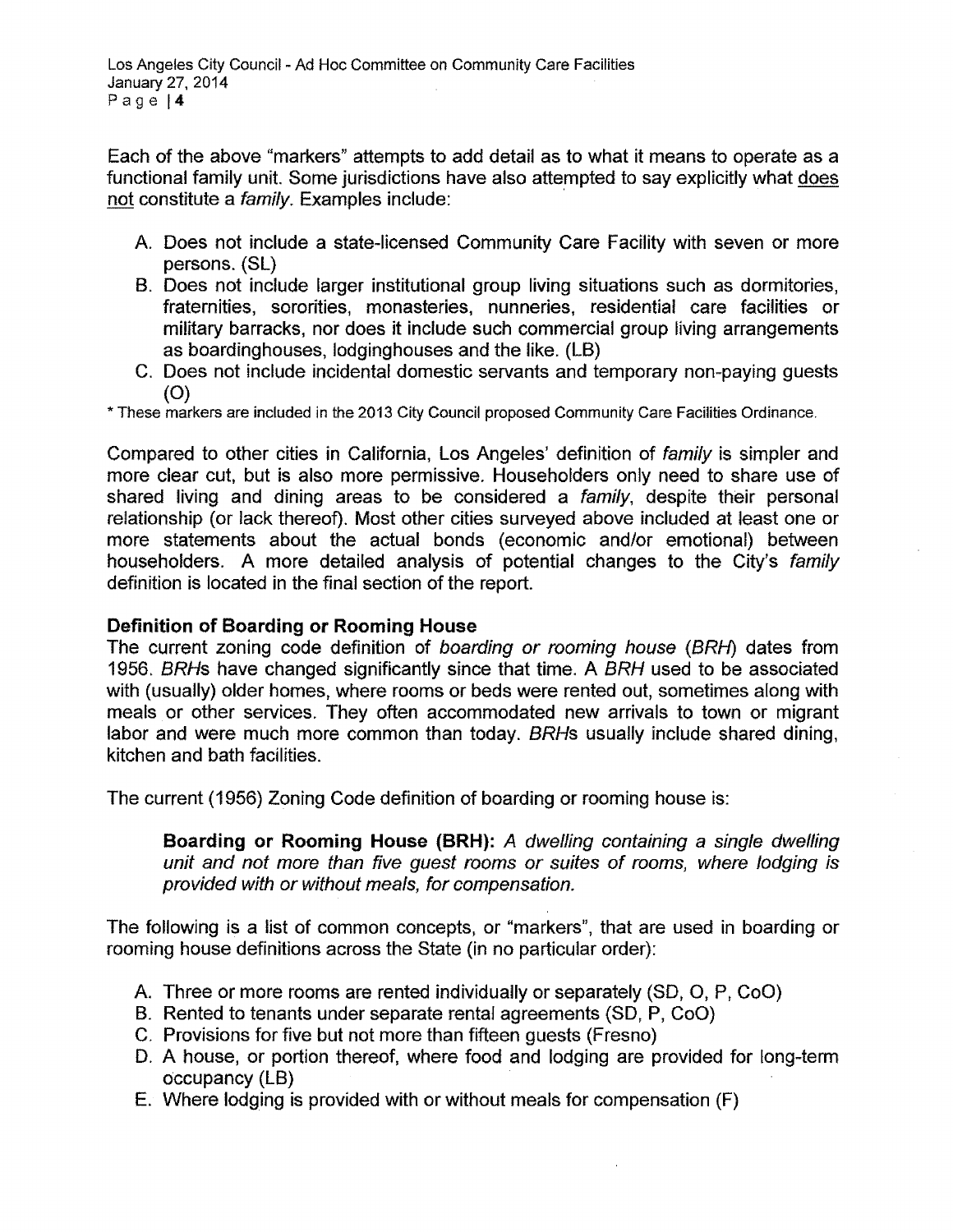Los Angeles City Council- Ad Hoc Committee on Community Care Facilities January 27, 2014 Page 15

- F. Whether or not an owner, agent, or rental manager is in residence (P)
- G. With or without individual or group cooking facilities (P)
- H. A residential building with common cooking and eating facilities (SM)
- I. Where a room or any portion of a room is rented for periods of generally at least thirty days (SM)
- J. Where there is on-site facility management (SM)
- K. Means a room or suite of rooms, not including a kitchen, designed or occupied as separate living quarters (0)
- L. Access may be had to all such rooms (0)
- M. Access through common entrance (OC)

Some jurisdictions have also attempted to say explicitly what does not constitute a *BRH.* Examples include:

- A. Housing protected by federal or state law, including housing for persons protected under the Fair Housing Act (42 USC section 3604 (f)) and the California Fair Housing Act (California Government Code section 12920 et seq.), or housing otherwise subject to the City's Separately Regulated Use regulations in Chapter 14, Article 1, shall not constitute a boarding and rooming house. (SO)
- B. Does not provide care service (LB)
- C. Not to include a hotel, motel, emergency residential shelter, group housing facility or rest home. (F)
- D. Excluding such rooms where they accommodate a total of three or fewer paying guests within a One-Family Dwelling Residential Facility (0)
- E. Not a single-family unit (or single-housekeeping unit) (S)

By the standards of other California cities, the current definition or BRH is fairly encompassing in that it captures any dwelling unit with at least one quest room<sup>3</sup> for rent. BRHs in other cities often begin with a minimum of three guest rooms or, in some cases, the number of guests. While many definitions have no upper limit on guest rooms, the Los Angeles definition stops at five, after which the dwelling is defined as a hotel or apartment hotel. A more detailed analysis of potential changes to the City's BRH is located in the final section of the report.

## General Plan Alignment

In order to adopt a revised ordinance, under Charter Sections 556 and

558(b)(2), the City Council must find that the proposed ordinance is in substantial conformance with the purposes, intent and provisions of the General Plan.

Multiple General Plan policies and objectives align with efforts to protect single-family neighborhoods from out of character uses. They also call for healthy and sanitary housing. However, the Housing Element of the General Plan specifically calls for

<sup>&</sup>lt;sup>3</sup> A guest room is defined in the Zoning Code as a "any habitable room except a kitchen, designed or used for occupancy by one or more persons and not in a dwelling unit."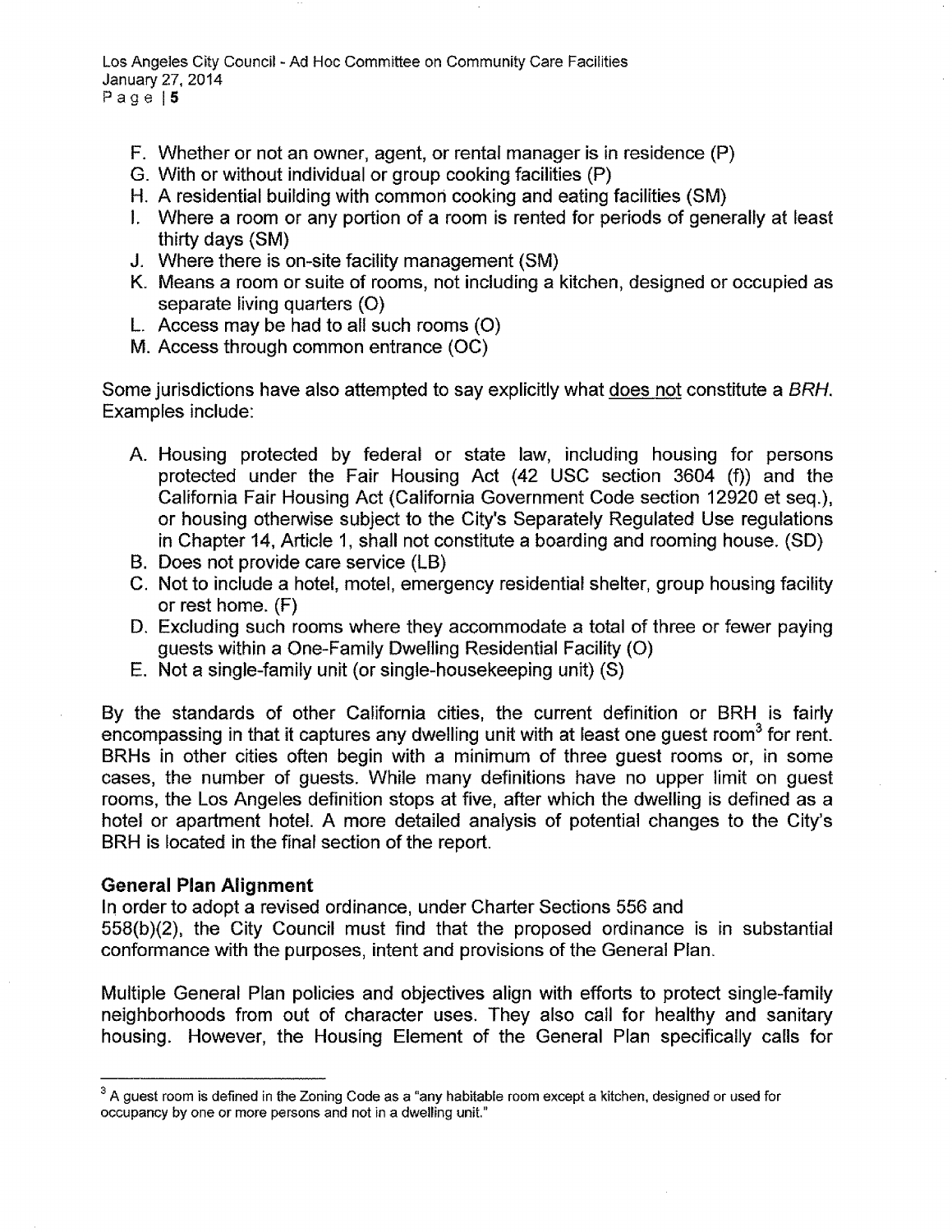identifying "modifications needed in the Zoning Code to facilitate innovative housing types, such as shared housing, congregate living, cooperative housing, modular and prefabricated housing, and group quarters" (Program 67).

# **Potential Impacts on Housing Opportunity**

Like many cities, agreements between friends or even strangers to share the costs of housing are fairly common in Los Angeles. The typical shared housing situation involves roommates who are jointly responsible for the entire rent and usually select prospective replacement roommates themselves. However, also common (particularly in a down economy) are situations where property owners try to make use of extra bedrooms by renting it out to persons aiming to save money by renting a room rather than an entire unit. A third category may be referred to as cohousing, which is an intentional grouping of often like-minded individuals.

Shared housing arrangements could potentially be impacted by changes to the definition of *family* and *boarding or rooming house.* But predicting potential outcomes from the addition of specific provisions to the definition of *family* (or *BRH)* is exceedingly difficult. However an analysis of census data and current rental market information may give some indication of the scale and scope of current shared housing utilization.

In 2012, according to the Census Bureau, there were about 1.3 million households in Los Angeles. Non-family households (defined by the census as a group unrelated by birth, marriage, or adoption) made up 40 percent of the total. Most of the non-family households were people living alone, but almost 130,000 households were composed of multiple people living together in arrangements where no one was related. An additional 82,000 people in Los Angeles live in group quarters<sup>4</sup>. The group quarters definition takes in the more than 900 licensed community care facilities, but not the array of unlicensed shared housing types.

To gain better insight into the current rental market, DCP staff investigated current shared housing options for rent. On Craigslist, a popular online site for finding housing for rent, a recent search for the central Los Angeles area resulted in about 2,400 listings for apartments for rent. However, a separate section of the site listed more than 1,400 rooms or shared housing for rent. This high ratio of rooms or shared housing for rent gives an indication of the supply and demand for shared housing in the current rental market. Many Angelenos are evidently looking for roommates to share rent or mortgage and there is certainly a high need for affordable places to dwell.

Given the lack of more precise break-downs of the numbers and different types of shared housing arrangements, it is difficult to make assessments on potential impacts of

<sup>&</sup>lt;sup>4</sup> Group Quarters is defined by the Census Bureau a place where people live or stay, in a group living arrangement, that is owned or managed by an entity or organization providing housing and/or services for the residents. Group quarters include such places as college residence halls, residential treatment centers, skilled nursing facilities, group homes, military barracks, correctional facilities, and workers' dormitories.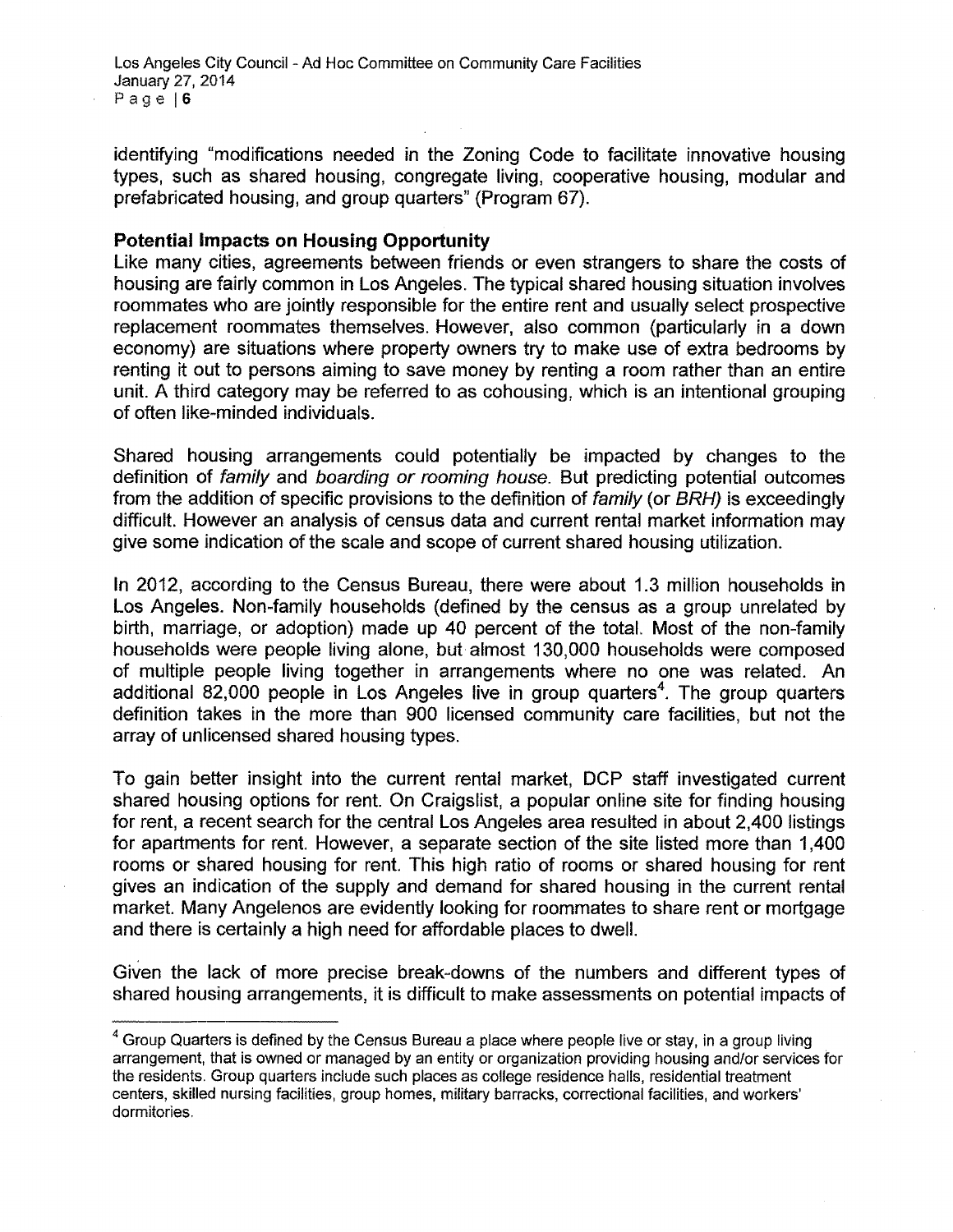Los Angeles City Council- Ad Hoc Committee on Community Care Facilities January 27,2014 Page 17

any changes. Similarly, potential benefits of changing the definition of *family* and/or *boarding or rooming house* are also difficult to determine. Generally, there is likely to be an inverse relationship between providing greater enforcement leverage and impacts on shared housing arrangements. Finding that balance is at the heart of the City's efforts on this issue.

## Analysis of Options

Changes to the definition of family are needed to clarify the distinction between a singlefamily residence and a *boarding or rooming house.* However, any change is fraught with important considerations. Unfortunately, fully evaluating potential impacts of any change is difficult. In addition, the serious fair housing, legal and General Plan consistency concerns around any change in definitions must be fully understood before making decisions that could impact many households.

## Family and Single Housekeeping Unit Options

With regards to options to alter the definition of *family* or single-housekeeping unit, each of the potential "markers" described on page 3 highlights slightly different aspects of the functional family relationships. While none of the options would give enforcement agencies a simple quantitative measurement to be able to make distinctions between a *family* residence and a *BRH,* adding some combination of additional markers would allow for a more thorough, and therefore usable, definition of what it means to be a single housekeeping unit (and therefore one-family dwelling) in Los Angeles.

In January 2013, the last proposal in front of full City Council proposed the following definition for *family* (in strikeout):

FAMILY (Proposed) - One or more persons living together in a dwelling unit as a single housekeeping unit.<del>, with common access to, and common use of all living,</del> kitchen, and eating areas within the dwelling unit.

The proposed change to the definition of *family* would simply defer to the single housekeeping unit concept. The January 2013 proposed definition for single housekeeping unit is:

Single Housekeeping Unit - Any household whose members are a nontransient interactive group of persons jointly occupying a dwelling unit, including . joint access to and use of all common areas including living, kitchen, and eating areas within the dwelling unit, and sharing household activities and responsibilities such as meals, chores, expenses and maintenance, and whose makeup is determined by the members of the unit rather than by the landlord, property manager, or other third party. This does not include a Boarding or Rooming House.

This definition includes four markers of a single housekeeping unit:: 1) be non-transient (defined as 30 day occupancy or less in the Zoning Code), 2) be an interactive group, 3)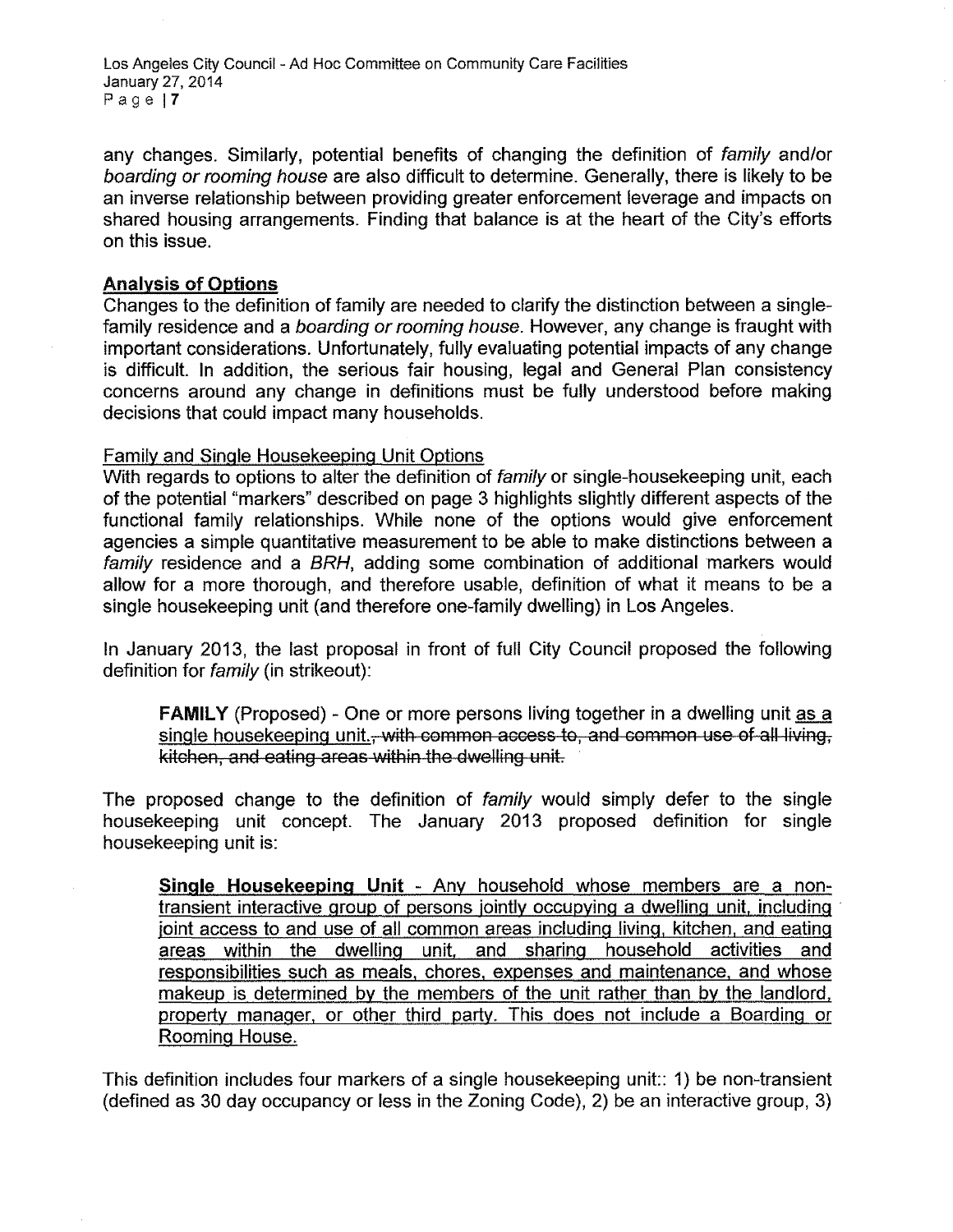share household activities and responsibilities such as meals, chores, expenses and maintenance, 4) have its makeup determined by the members of the unit rather than a third party. The first three are widely used across California. The fourth marker had been included by Newport Beach in their Ordinance but the impact of their Ordinance is is under a legal cloud due to a recent Ninth Circuit case *(Pacific Shores vs. Newport Beach).* The fourth marker would also likely have been the most impactful on shared housing across the city and had drawn the most public criticism.

## Boarding and Rooming House Options

In our survey of BRH definitions, a variety of markers were used. However, the most common was the presence of three or more guest rooms (used by San Diego, Pasadena, Costa Mesa and City of Orange). This type of definition allows for the rental of one or two rooms to non-family members without being deemed a BRH.

By comparison, the current City definition of *BRH* is encompassing of any dwelling unit that also includes one guest room (or suite of rooms) for rent. By requiring only one guest room to become a BRH, rather than three or four, Los Angeles already has a stricter definition than most jurisdictions. For that reason, it may be determined that no change to the definition of *BRH* is necessary as long as changes are made to the definition of *family.*

On the other hand, Ad Hoc Committee members have stated that it is not their intention to regulate the rental of an extra bedroom. Therefore, City Council may consider changing the definition to align it with other cities that define *BRHs* by the presence of three or more guest rooms.

If Council wishes to take this approach, it may also want to make clear that the functional equivalent of up to two guest rooms are permitted in dwelling units<sup>5</sup>. If so, Council could amend the definition of *dwelling unit,* which would make it clear that up two bedrooms could be separately rented out as part of a single dwelling unit. The City's current definition of *dwelling unit* could be amended as follows (proposed language in underline):

Dwelling Unit - A group of two or more rooms, one of which is a kitchen, designed for occupancy by one family for living and sleeping purposes or one family and not more than two bedrooms used as guest rooms for use by nontransient renters.

 $<sup>5</sup>$  The term "guest room" has specific connotations in the Los Angeles Zoning Code, including not being</sup> located as part of any dwelling unit. Therefore the term "functional equivalent" is proposed at this time, to connote rooms being used for single occupancy (like a guest room) without the requirement to be located outside of a dwelling unit.